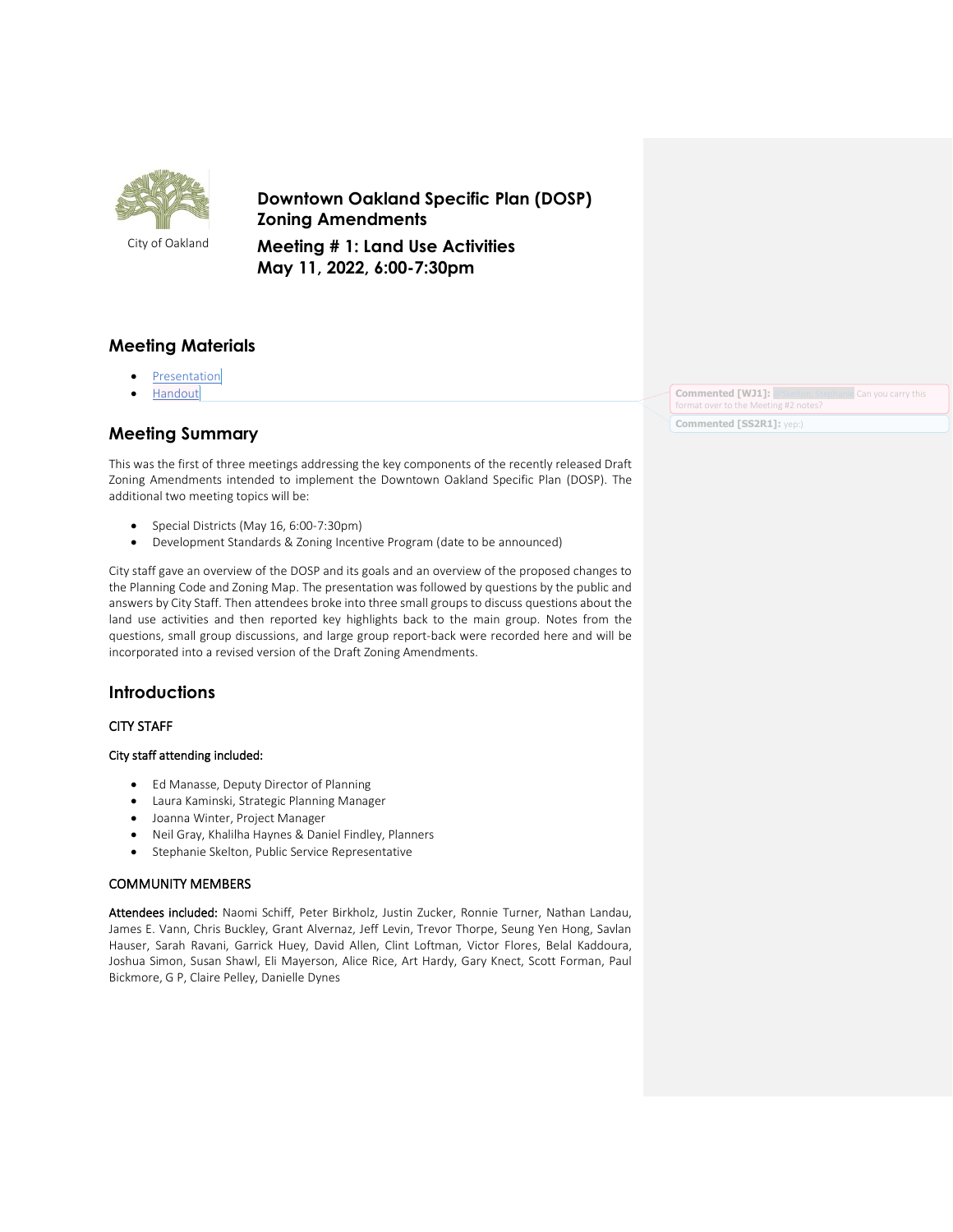#### Attendees were invited to share their organizations or neighborhoods, and what they would like to know more about:

- Jeff Levin- East Bay Housing Organizations. Would like to learn about latest developments and the extent to which public comments have been incorporated into the zoning proposal.
- Ronnie Turner- Development resource group; involved in several potential residential areas downtown and want to know what is changing and staying the same in the DOSP.
- **Trevor Thorpe-** Managing Director CBRE East Bay Offices Business Occupant in CBD; interested in potential updates to land uses n CBD, including Life Science uses.
- James E Vann- Lake Merritt/ Park District.
- David Allen- Museum of Jazz and Art District 2, Arts and Cultural Uses.
- Belal Kaddoura- Affordable housing developer working with Workbench. Appreciates the meetings.
- Nathan Landau- A planner in the Long Range/ Strategic Planning unit of AC Transit.
- Naomi Schiff- Oakland Heritage Alliance and DD Coalition. Longtime business owner in Downtown; would like to see what changes are happening.
- Peter Birkholz- Interested Oakland Resident. Would like to know what has changed in the plan.
- Justin Zucker- Reuben, Junius, and Rose. Piedmont Ave resident. Interested to find out what's changed / what's new.

## **Questions**

- Art Hardy- Are there any plans to reinforce the shorelines against sea level change? The *city, with the City of Alameda, is undertaking an Oakland-Alameda Estuary Adaptation Project with a planning grant from Caltrans that will answer these questions.*
- Eli Mayerson- Does "D-DT-C Downtown District General Commercial Zone" require ground floor retail? Or is it just permitted? *It is just permitted.*
- Peter Birkholz- Did TDR policies get incorporated? *Yes, they are in the Draft Zoning Amendments and will be discussed at the Development Standards/Zoning Incentive Program meeting.*
- Jeffery Levin- Has the City analyzed the extent to which the existing Density Bonus program has been utilized in downtown and any barriers to its use? How does this inform the structure of the ZIP? In what way does the proposed zoning reduce racial segregation? Why do we want to put high-density housing in areas susceptible to sea-level rise (i.e., in Victory Court)
	- Staff has not analyzed the extent to which the existing Density Bonus Program has *been used. Anecdotally…*
	- o *The proposal allows greater density and encourages affordable housing, which should bring more diversity to Downtown. In addition, the proposal contains the Arts and Culture Combining Zone, which has an intent* "to foster a sense of belonging for all Oaklanders, highlight Oakland's rich history and diverse cultures, celebrate and

**Commented [WJ3]:** I'm just going to use this format w/a 6pt ce before each line for the whole set of notes

**Commented [WJ4R3]:** Scratch that, I'm just using the bullet

| <b>Commented [WJ5]:</b> @Kaminski, Laura, do you know how to get<br>this info or have a sense of it?                                                                                                                                                       |
|------------------------------------------------------------------------------------------------------------------------------------------------------------------------------------------------------------------------------------------------------------|
| <b>Commented [GD6R5]: @Kaminski, Laura @Winter, Joanna I</b><br>forgot to mention at the meeting this morning that I will be<br>presenting the Zoning to the Development Planning (?) Division on<br>Monday at 11 and can ask them. Joanna - can you join? |
| <b>Commented [WJ7R5]:</b> Let me see. I have two meetings (!!) at<br>that time, but I can see if I can change them.                                                                                                                                        |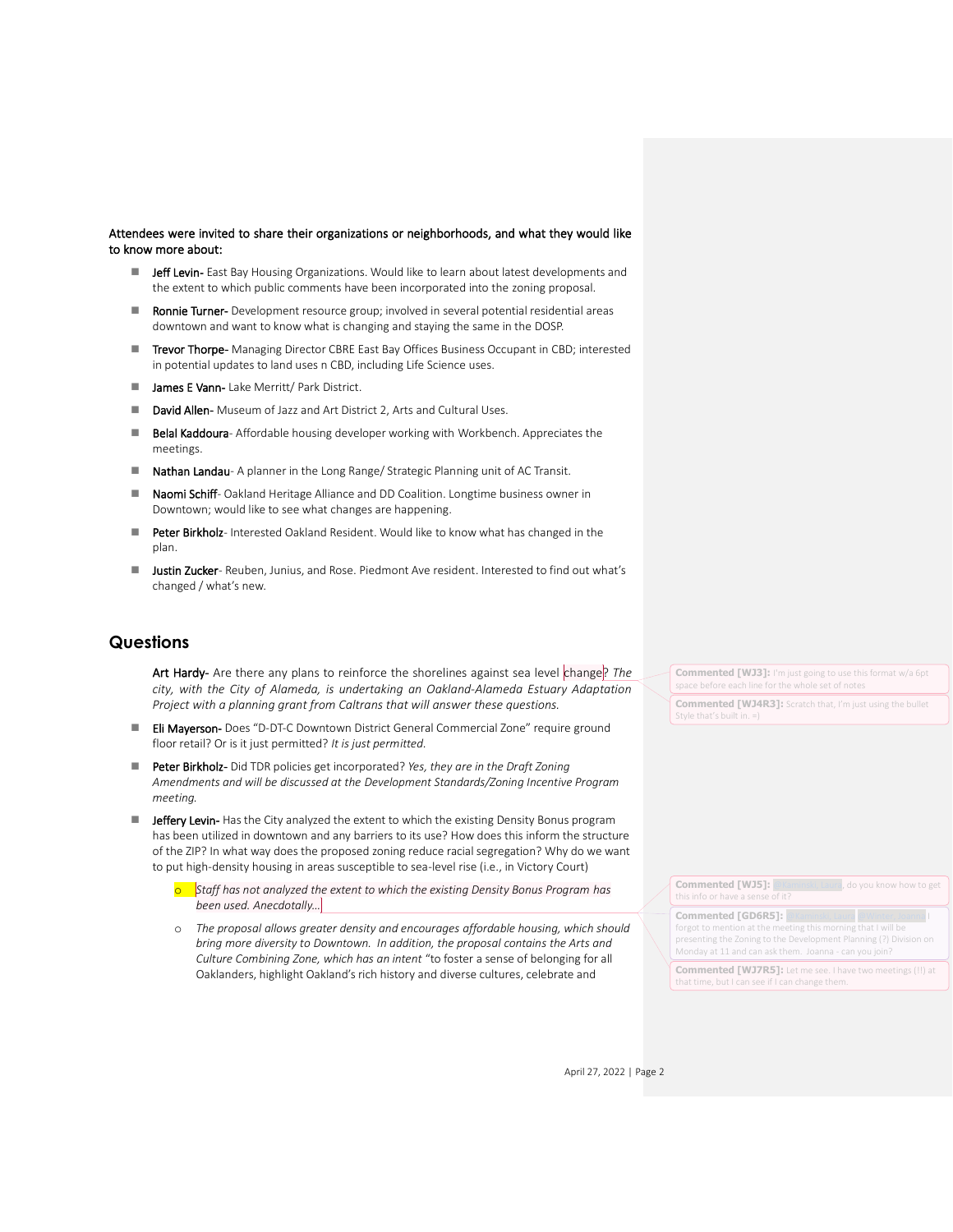strengthen ethnic enclaves, support communities harmed by racial inequities, and increase access to artistic and cultural expression." *This is intended to reduce displacement of businesses, organizations and other institutions downtown owned by and serving Black Oaklanders.*

- o *The proposed policy would leverage the development opportunities in Victory Court to invest in sea level rise infrastructure that will benefit the Downtown.*
- ◼ David Allen- Why do we want to concentrate high density residential in an at-risk area? *We are trying to leverage the development opportunities in Victory Court to invest in sea level rise infrastructure that will benefit the Downtown.*
- Eli Mayerson- Does rent stabilization or rent control apply to new construction? *Not as part of this plan. State law does not allow rent control to apply to new construction.*
- Christopher Buckley- Is there a reason why the arts and garage building are not selling Transfers of Development Rights (TDRs)? *The TDR program will be discussed at the Development Standards/Zoning Incentive Program meeting.*
- Peter Birkholz- Asking about the industrial zoning and the A's ballpark, if the A's ballpark goes ahead, how would that get reconciled?
	- o The proposed A's ballpark at Howard Terminal is outside the boundary of the Downtown Plan and is undergoing a separate review process. The Plan does not include any industrial zoning changes tied to a city decision on the Howard Terminal project. As part of the General Plan update that is currently taking place, there is an Industrial Lands Study as well as further analysis with the Land Use and Transportation Element update that is starting in early 2023 will continue to analyze industrial uses on a citywide basis.
- James E Vann- Can you discuss in future meetings how will the community benefits come about? *Yes, this will be discussed at the Development Standards/Zoning Incentive Program meeting.*

## **Comments/Feedback from Participants**

### BROOKLYN BASIN

- Suzanne Shawl- Transportation out to Brooklyn Basin: hard to get out there other than to drive and the parking lot out there is very limited, especially for people that are handicapped, is there any thought because that place is very popular?
- Naomi Schiff- I second Brooklyn Basin needs transit.
- Jeffery Levin- Lack of transit access to Brooklyn Basin is a long-standing issue that really needs to be addressed, with connections to BART.
- Nathan Landau- In terms of transit, we need to look at what the transit mitigations are and how they are designing with transit stops. If I recall correctly, the Brooklyn Basin approval required the developer to provide transit once a certain level of development was reached. That could be directly provided by the developer or by contact with AC Transit.
- David Allen-I also agree that Brooklyn Basin needs transit.

| <b>Commented [WJ8]: @Manasse, Edward, please summarize</b><br>your response here. |
|-----------------------------------------------------------------------------------|
| <b>Commented [WJ9R8]:</b> Or @Kaminski, Laura, if you have<br>thoughts on this.   |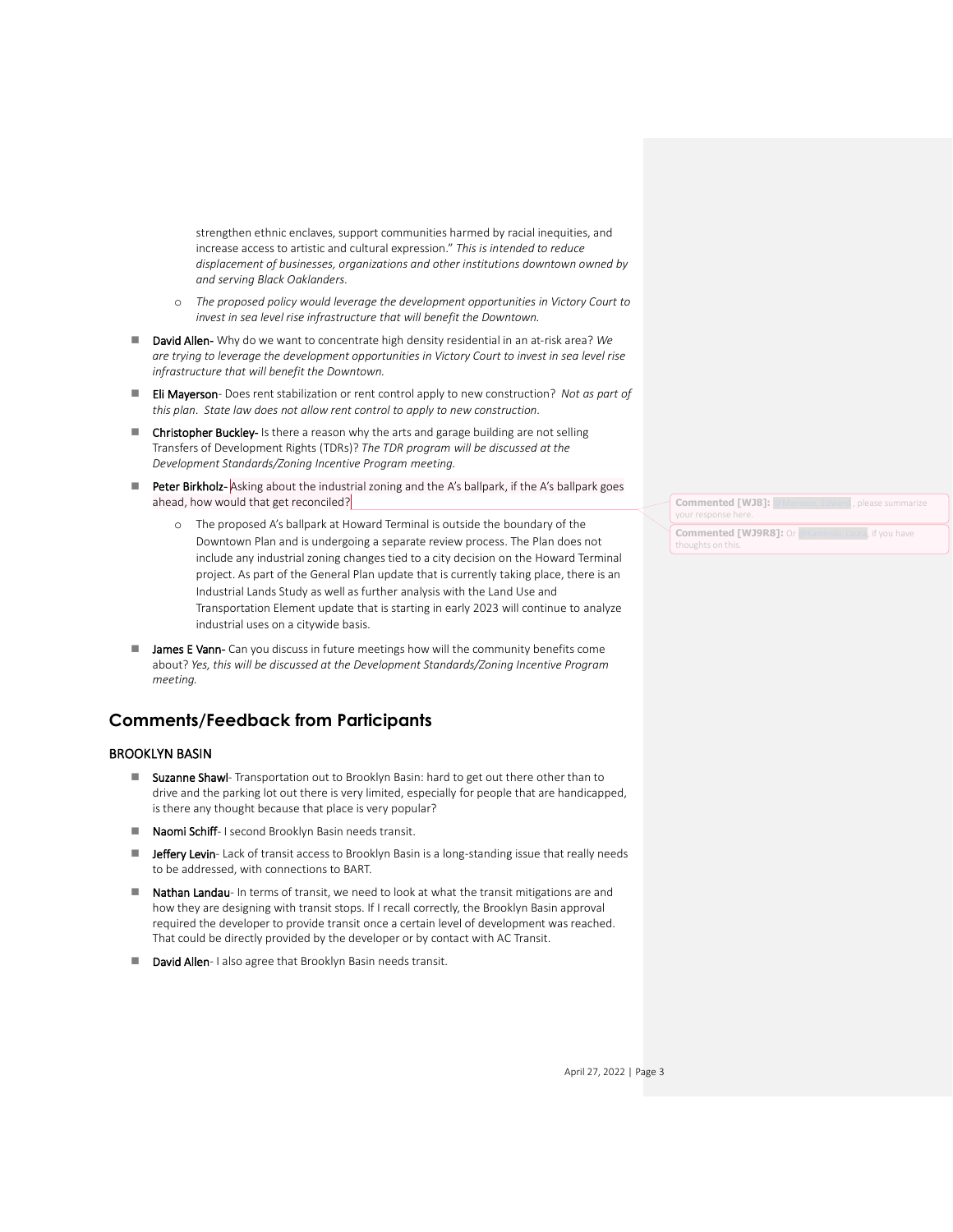#### NOISE

- Naomi Schiff- There are some noisy art workshops to ad that conflict of use; I think we have already built in some conflicts of use; I just came from a glass factory near the estuary, and now they want to put a logistics warehouse; I do think potential conflicts of use are a thing.
- Nathan Landau- What we want is a performance standard, no louder than X if adjacent to a residential zone.
- Jeffrey Levin- Decibel standard needs to be looked at, that's why the chamber has been making noise about exclusive market zones.

### GROUND FLOOR USES

- Joshua Simon- Look at the experience of Macarthur BART, if we are not careful about what happens with the ground floor that makes it a neighborhood, we should look at a single floor of cultural uses, some sort of place concentration. For instance, in the garage district we have jewelry street. We also need to look at how to focus uses that are amenities.
- Eli & Cody Mayerson- So much empty ground floor retail. I'm concerned with an overabundance of ground floor retail and not enough residential which subsidizes the retail. Flexibility is important, though residential isn't necessarily the answer.
- Justin Zucker- we need neighborhood-serving uses, grocery store or childcare
- For the 25% allowance of non-active ground floor uses in the Pedestrian Zone, there should be some kind of requirements for window display, such as could display artwork.

#### NEIGHBORHOOD SERVICES

- Zoning needs to encourage family-friendly, and neighborhood-serving uses near residential uses, including grocery stories and pharmacies. The Caltrans building is a great example; has childcare at the bottom. Having children while living downtown means you need a car to get to any services.
- Dismayed by the loss of [Community Foods] grocery a grocery store needs public financing or developer funds, not just land zoned for it.

### **HOUSING**

- **James E Vann** Please say "Live/Work (instead of "Work/Live). *Note: these have two different meanings in the Oakland Planning Code*
- Peter Birkholz- Preservation for housing: "You can never build more affordable homes than you already have" (i.e., you can't build housing that costs less than what you already have)." See work at UPenn regarding economic analysis of historic preservation.

### GENERAL COMMENTS

■ Joshua Simon: (Activity Incentives general comment) - Other activities we may want to implement might include Ceramics, 3-D printing, soap making, hand-made paper production, printing, single occupant vehicle production (bicycles, skateboards, drones, etc.)- If we can workshop the current allowed uses, I suspect that we would identify others worthy of consideration.

**Commented [WJ10]:** Are comments from the chat integrated here? Hopefully the log got saved in Laura's Zoom account.

**Commented [SS11R10]:** I copied and pasted all of the chat in the notes as well as tried to type as they were talking. I always fear we will lose the chat with zoom

**Commented [WJ12R10]:** Thanks, I worry about that too!